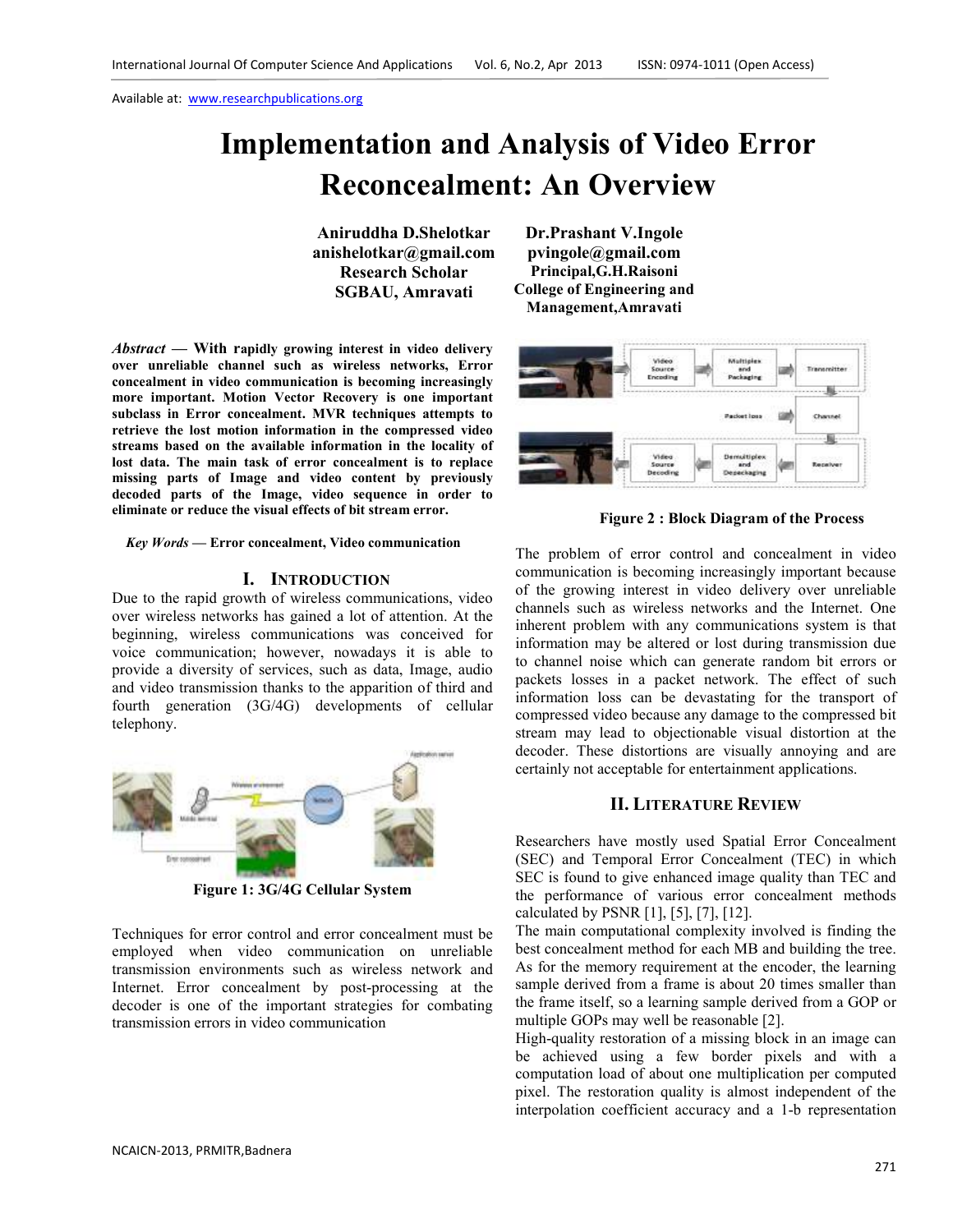leads to very little degradation. In the 1-b representation process, several interpolation coefficients are actually cancelled. This shows that a given pixel can, in fact, be restored with few most close border pixels and simple combination rules [3].

A content adaptive error concealment algorithm is proposed that reconstructs error blocks by taking advantages of both spatial interpolation EC and block matching EC. In order to select an appropriate EC, an effective content classifier is first presented. And then, to each category, a suitable EC method is introduced. Experimental results show that EBs with different contents is well reconstructed and the subjective visual quality concealed by the proposed algorithm is great improvement over that of concealed only by any one of the three candidate methods. The proposed algorithm exploits only the intra-frame information and is applicable to errors in MPEG, H.26x and JPEG coded images or videos transmitted over error-prone networks [4]. New shape error concealment schemes for MPEG-4 video transmission are proposed. In the proposed spatial domain algorithm BCF, there are only three points needed to be found for curve fitting. The feature, which just needs three control points, is very appropriate to exploit Bezier curve theory. Although many other curve-interpolation theories, e.g., Hermite interpolation, cardinal spline, B-spline, etc., could draw the approximated curve to imitate the error shape, most of them need more than three control points or higher computation complexity to achieve the similar performance as our proposed algorithm. For WSM, nearer pixels to the boundary of error block provide larger weights. Spatial and temporal error concealment algorithms get higher objective and subjective performances [5].

Yen Chen, Xiaoyan Sun, Feng W u, Zhengkai Liu and Shipeng Li proposed a spatio-temporal error concealment algorithm based on priority-ranked region-matching is proposed. Rather than recovering the MBs in "lost" area one by one, the proposed scheme is able to conceal the "lost" MBs from different directions according to the priorities of the edge pixels [6].

This combination order is based on experimental observation and achieves better result than other possible combination orders. Every time we combine two EC algorithms, the weighting coefficients are set to 0.5 for the results of both algorithms. Although it is possible to use other weights, the equal weights are found during the experiments to produce the best results in most cases. The proposed JSTEC is better than the existing algorithms both in PSNR and in subjective quality for a wide range of block error rates and quantization parameter settings [7].

SVC has been recently approved as an international standard. Apart from better coding efficiency, it provides improved adaptation capability to heterogeneous network compared to earlier SVC standards. Error resilient coding and error concealment are highly desired for the robustness and flexibility of SVC-based applications. In this paper, we reviewed error resilient coding and error concealment algorithms in H.264/AVC and SVC. LA-RDO algorithm for SVC was presented in detail. Moreover, five error concealment methods for SVC were proposed and analyzed. Simulation results showed that LARDO for SVC, the proposed error concealment methods, and their combination improve the average picture quality under erroneous channel conditions when compared to the design applying no errorresilient tools at the encoder and only picture copy errorconcealment method at the decoder [8].

It introduces a precise motion vector refinement algorithm to improve the motion vector precision derived by a motion copy error concealment method. In our proposal, the motion vector differences between any successive frame pair are calculated first. Afterwards, the recursive motion vector difference refinement area selection algorithm is performed iteratively to discover an area which will be used to obtain the final refined motion vector differences. Finally, the motion vector difference with maximum occurrence will be extracted from the refinement area and added to the motion vector derived by motion copy method to obtain the motion vector for concealing the current lost frame. Simulation results show that our proposed whole frame loss error concealment algorithm can achieve significant PSNR improvement when compared to previous works [9].

Two basic and one hybrid MDC method have been proposed by Chia-Wei Hsiao and Wen-Jiin Tsai. The MDC process in the hybrid encoder is divided into two stages: the first stage splits the residual data into spatial domain, and the second stage splits the ac coefficients into the frequency domain. In the decoder, two types of estimation of lost description, which explore the spatial correlation between residual pixels and the frequency correlation between adjacent blocks, were proposed to improve the reconstruction quality when there are descriptor losses. The performance evaluation of the proposed MDC methods in both descriptor loss and packetloss environments has been provided. It concludes that the proposed hybrid method is adaptive to heterogeneous networks with different number-of-descriptor requirements and also adaptive to dynamic environments with packet loss during transmission [10].

Mengyao Ma, Oscar C. Au have proposed an EDEC algorithm to recover the lost regions in a video frame. It consists of three main steps. First, the strong edges in the corrupted frame are estimated based on the edges in the neighboring frames and the received area of current frame. Second, the lost regions along these estimated edges are recovered using both spatial and temporal neighboring pixels. Finally, the remaining parts of the lost regions are estimated. The proposed EDEC algorithm can reconstruct the corrupted frame with both a better visual quality and a higher decoder PSNR [11].

The proposed method shows that a joint spatial and temporal estimation which takes advantages of data correlation in these two domains for better estimation of lost descriptions.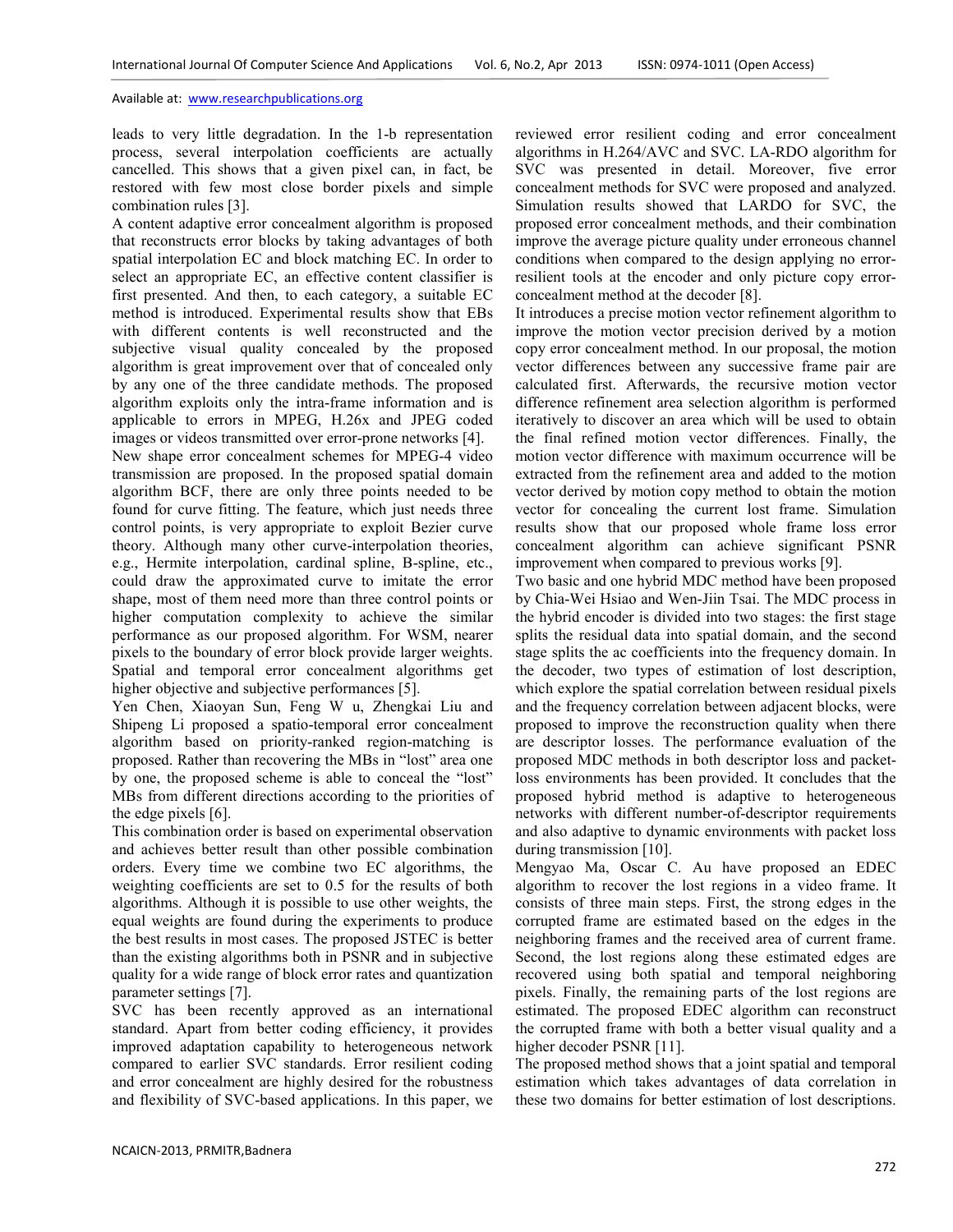It included fixed and adaptive approaches for estimation method selection. The fixed approach adopted the estimation methods based on the situations of description loss, while the adaptive approach adopted the estimation methods according to spatial and GTs of the lost pixels and thus, was adaptive to different kinds of video sequences. The proposed approaches were designed in the context of the hybrid MDC which segmented the video in both temporal and spatial domains. With the proposed estimation methods, the Hybrid MDC was adaptive to various video sequences and PLRs [12].

# **III.IMPLICATION**

The proposal assumes that no erroneous or incomplete slices are decoded. After all received slices of a picture are decoded; skipped slices are concealed according to the proposed algorithms. In practice, record is kept in a Macro block (MB) based status map of the frame. The status of a Macro block in the status map is "Correctly received" whenever the slice that the Macro block is included in was available for decoding, "Lost" otherwise. After the frame is decoded if the status map contains "Lost" Macro blocks, concealment is started.

Given the slice structure and Macro block based status map of a frame, the concealment algorithms were designed to work Macro block -based. The missing frame area (pixels) covered by Macro blocks marked as "Lost" in the status map are concealed MB-by-MB (16x16 Y pixels, 8x8 U, V pixels). After a Macro block has been concealed, it is marked in the status map as "Concealed". In Concealment Process, "lost" macro block are concealed is important are also the "Concealed" and "correctly received" macro block are treated as reliable neighbor. In such cases a wrong concealment can result in propagation of this concealment mistake to several neighbor concealed Macro blocks. The processing order chosen is to take the Macro block columns at the edge of the frame first and then move inwards columnby-column so to avoid a concealment mistake made in the usually "difficult" (discontinuous motion areas, large coded prediction error) center part of the frame propagate to the "easy" (continuous motion area, similar motion over several frames) side parts of the frame.

**Error! Reference source not found.**3. Shows a snapshot of the status map during the concealment phase where already concealed Macro blocks have the status of "Concealed", and the currently processed (concealed) Macro block is marked as "Current MB".



### **Figure 3: MB status map at the decoder**

We considered the eight different EC methods listed in Table- I [2]. The first column lists the name by which we reference the method, the second column lists the types of frames for which it is used, and the last column summarizes how it works. Note that we consider only MBs which have both top and bottom vertical neighbors in a frame, i.e., do not reside in the first or last slice of a frame. The spatial interpolation method works by linearly interpolating within a vertical column from the two nearest pixels in the adjacent top and bottom MBs. For us, an MB consists of 6 blocks of 8 8 pixels, four from the luminance plane and one from each chrominance plane. In frequency interpolation, the lowest nine DCT coefficients (for each of the six blocks composing the missing MB) are estimated by a weighted average of

the corresponding lowest nine DCT coefficients of the blocks above and below. Both spatial and frequency interpolation can be used for any type of frame. However, this frequency interpolation requires the presence of the neighbor's DCT coefficients, thus both top and bottom MBs must be intracoded, which normally happens less than 5% of the time for P frames and 0.5% for B frames. So frequency concealment is not used for P and B frames.

There are five different methods which depend on the presence of other motion vectors in the frame, and so are not immediately applicable to I frames. Two of these are new, and are denoted "panning" and "top/botMV."

Panning: When a camera pans, many MBs in a scene have similar MVs corresponding to the true panning motion. Individual MBs might have different MVs for a variety of reasons (e.g., noise, object motion). If the global panning MV can be

| Method Name Frame Type |      | Hey it webs                                                              |
|------------------------|------|--------------------------------------------------------------------------|
| spatial                | IP.B | interpolate linearly from beendary pixels in top/hottom MBs              |
| freshmer.              |      | weighted arenge of first 9 DCT coefficients of top/bottom MBs            |
| passing.               | UP B | use the causers panning mation vector                                    |
| top/hotMY              | P.B. | use top MV for top 8x16 sub-MB, use bottom MV for bottom 8x16 sub-MH     |
| arengeMY               | BB.  | use the average motion vectors of top and bottom MBs.                    |
| usoni rMY.             | P.B. | top or bottom MB is Intra-coded $\Rightarrow$ use the only MV available. |
| Vidua-tau              | P.B. | ure only available MV for nearest half, spatial interpolation for sest   |
| confuit                |      | capy ca-sited MB from previous P frame if it's Intra-coded or has MV=0.  |

Table.I Available method for Error Concealment

estimated, it might constitute a better estimate for EC purposes than the MVs of the neighboring blocks. We estimate the panning MV by putting all nonzero MVs for the current frame into a histogram with 47 47 bins, which represents MVs ranging from half pixels in both dimensions.